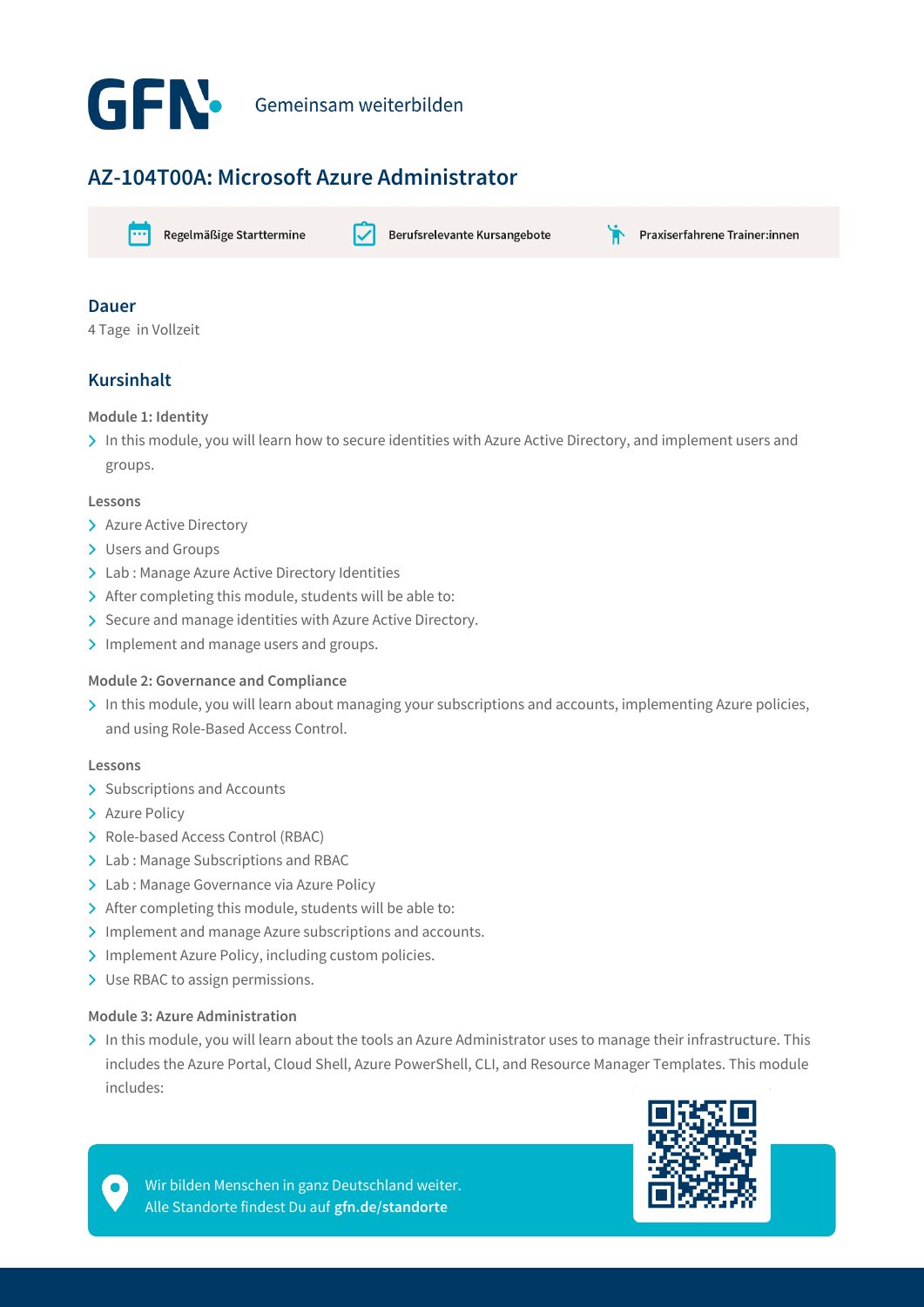

#### **Lessons**

- > Azure Resource Manager
- > Azure Portal and Cloud Shell
- > Azure PowerShell and CLI
- > ARM Templates
- > Lab : Manage Azure resources by Using the Azure Portal
- > Lab : Manage Azure resources by Using ARM Templates
- > Lab : Manage Azure resources by Using Azure PowerShell
- > Lab : Manage Azure resources by Using Azure CLI
- > After completing this module, students will be able to:
- > Leverage Azure Resource Manager to organize resources.
- > Use the Azure Portal and Cloud Shell.
- Use Azure PowerShell and CLI.
- > Use ARM Templates to deploy resources.

#### **Module 4: Virtual Networking**

> In this module, you will learn about basic virtual networking concepts like virtual networks and subnetting, IP addressing, network security groups, Azure Firewall, and Azure DNS.

#### **Lessons**

- Virtual Networks
- > IP Addressing
- > Network Security groups
- > Azure Firewall
- > Azure DNS
- > Lab : Implement Virtual Networking
- > After completing this module, students will be able to:
- > Implement virtual networks and subnets.
- > Configure public and private IP addressing.
- > Configure network security groups.
- > Configure Azure Firewall.
- > Configure private and public DNS zones.

#### **Module 5: Intersite Connectivity**

> In this module, you will learn about intersite connectivity features including VNet Peering, Virtual Network Gateways, and Site-to-Site Connections.

#### **Lessons**

- > VNet Peering
- > VPN Gateway Connections
- > ExpressRoute and Virtual WAN
- > Lab : Implement Intersite Connectivity

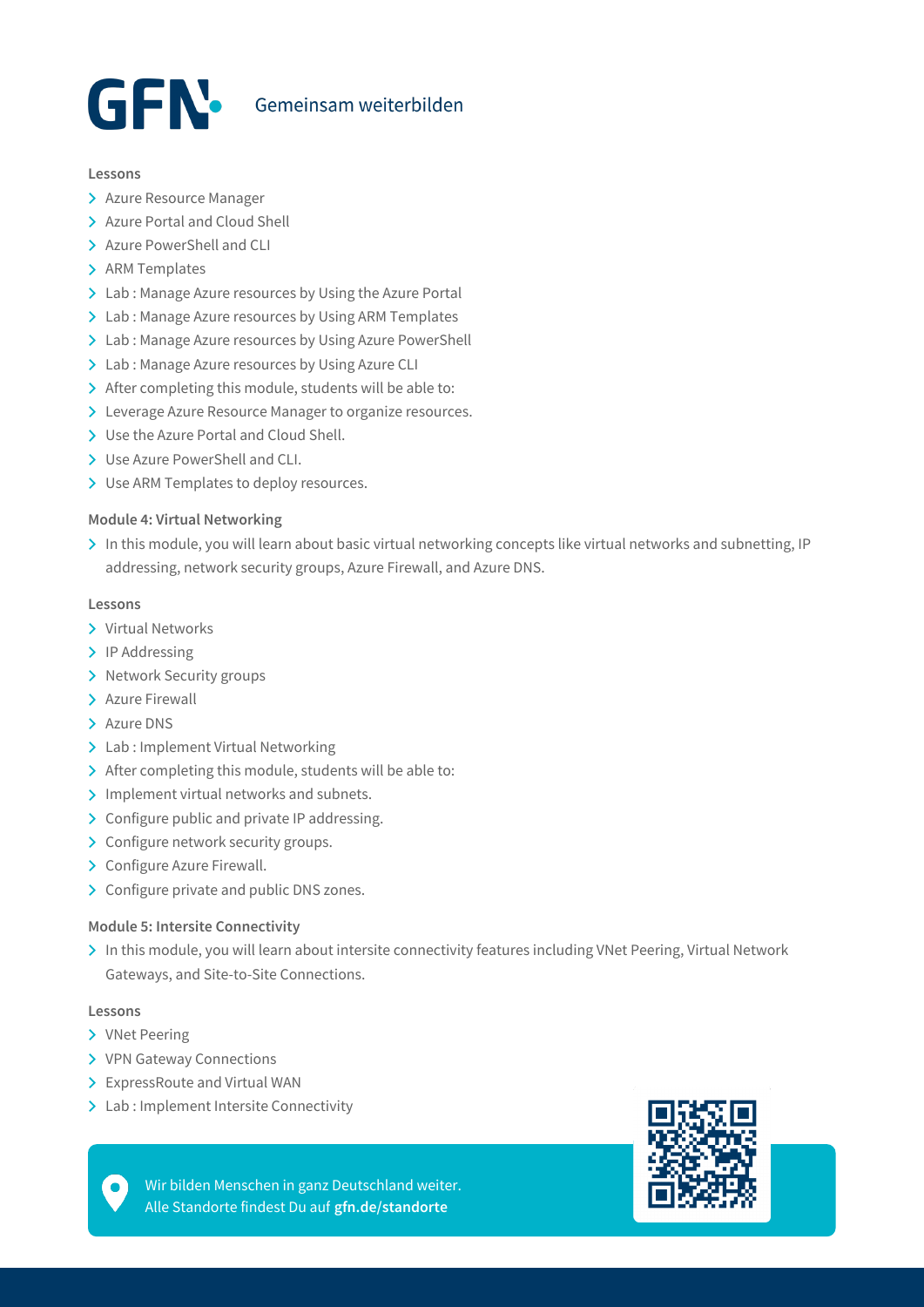

- > After completing this module, students will be able to:
- > Configure VNet Peering.
- > Configure VPN gateways.
- $\sum$  Choose the appropriate intersite connectivity solution.

#### **Module 6: Network Traffic Management**

> In this module, you will learn about network traffic strategies including network routing and service endpoints, Azure Load Balancer, Azure Application Gateway, and Traffic Manager.

#### **Lessons**

- > Network Routing and Endpoints
- > Azure Load Balancer
- > Azure Application Gateway
- > Traffic Manager
- > Lab : Implement Traffic Management
- > After completing this module, students will be able to:
- > Configure network routing including custom routes and service endpoints.
- > Configure an Azure Load Balancer.
- > Configure and Azure Application Gateway.
- > Choose the appropriate network traffic solution.

#### **Module 7: Azure Storage**

> In this module, you will learn about basic storage features including storage accounts, blob storage, Azure files and File Sync, storage security, and storage tools.

#### **Lessons**

- > Storage Accounts
- > Blob Storage
- > Storage Security
- > Azure Files and File Sync
- > Managing Storage
- > Lab : Manage Azure storage
- > After completing this module, students will be able to:
- > Create Azure storage accounts.
- > Configure blob containers.
- > Secure Azure storage.
- > Configure Azure files shares and file sync.
- > Manage storage with tools such as Storage Explorer.

#### **Module 8: Azure Virtual Machines**

In this module, you will learn about Azure virtual machines including planning, creating, availability and extensions.



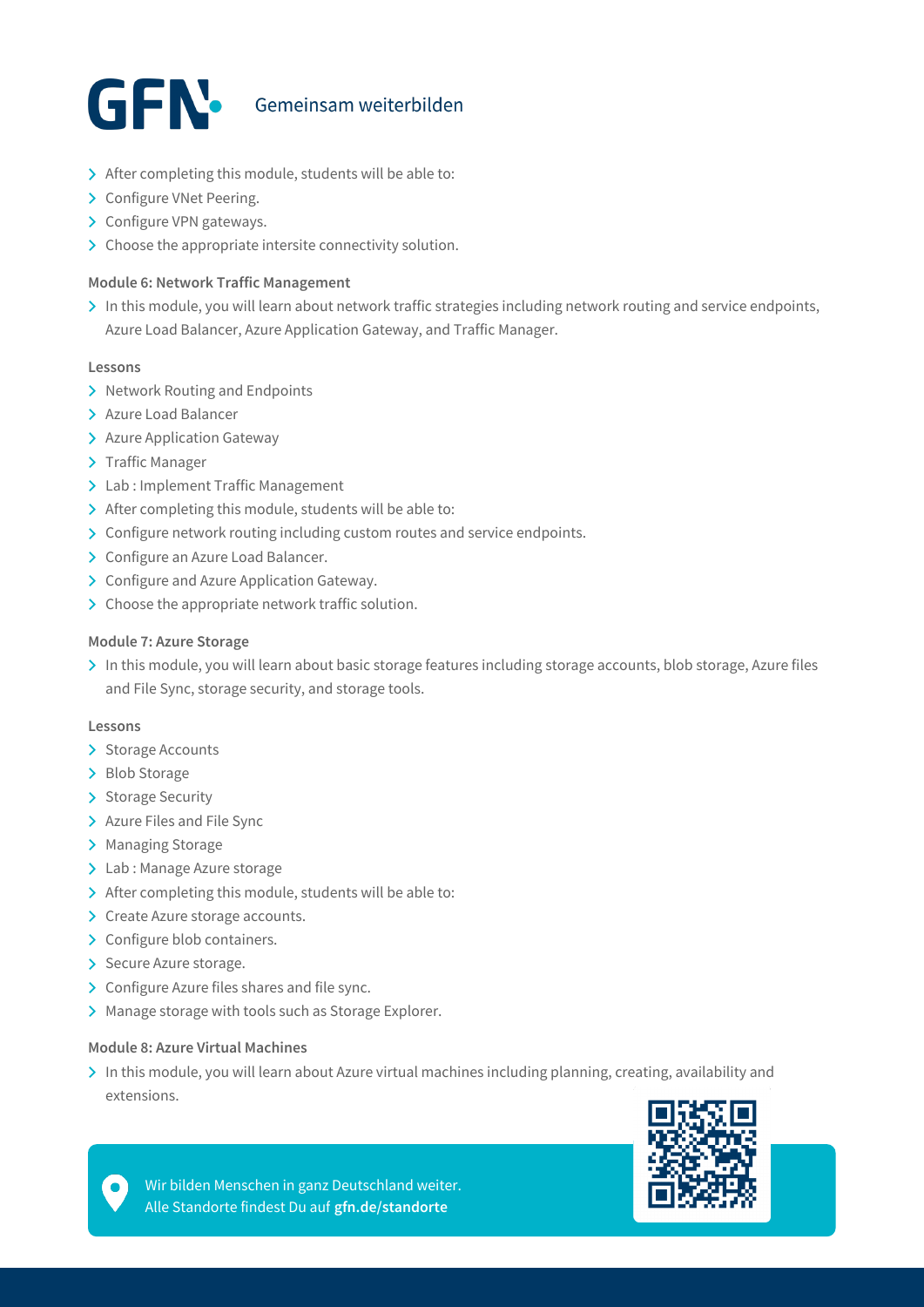

#### **Lessons**

- > Virtual Machine Planning
- > Creating Virtual Machines
- > Virtual Machine Availability
- > Virtual Machine Extensions
- > Lab : Manage virtual machines
- > After completing this module, students will be able to:
- > Plan for virtual machine implementations.
- > Create virtual machines.
- $\triangleright$  Configure virtual machine availability, including scale sets.
- > Use virtual machine extensions.

#### **Module 9: Serverless Computing**

In this module, you will learn administer serverless computing features like Azure App Service, Azure Container Instances, and Kubernetes.

#### **Lessons**

- > Azure App Service Plans
- > Azure App Service
- > Container Services
- Azure Kubernetes Service
- > Lab : Implement Web Apps
- Lab : Implement Azure Container Instances
- Lab : Implement Azure Kubernetes Service
- > After completing this module, students will be able to:
- $\sum$  Create an app service plan.
- $\triangleright$  Create a web app.
- > Implement Azure Container Instances.
- > Implement Azure Kubernetes Service.

#### **Module 10: Data Protection**

In this module, you will learn about backing up files and folders, and virtual machine backups.

#### **Lessons**

- > File and Folder Backups
- Virtual Machine Backups
- > Lab : Implement Data Protection
- $\triangleright$  After completing this module, students will be able to:
- > Backup and restore file and folders.
- > Backup and restore virtual machines.

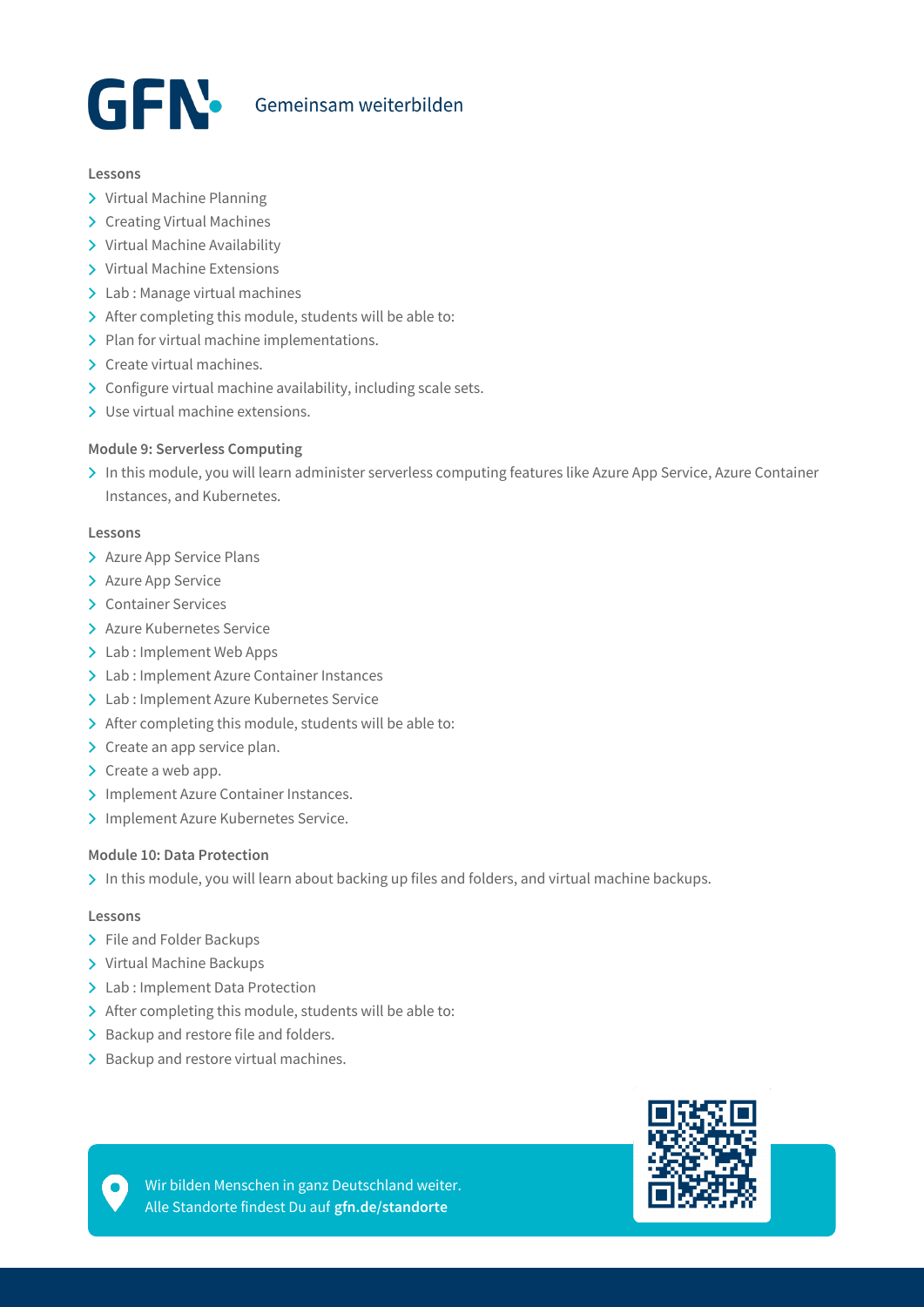# GEN Gemeinsam weiterbilden

#### **Module 11: Monitoring**

In this module, you will learn about monitoring your Azure infrastructure including Azure Monitor, alerting, and log analytics.

#### **Lessons**

- > Azure Monitor
- > Azure Alerts
- > Log Analytics
- > Network Watcher
- > Lab : Implement Monitoring
- > After completing this module, students will be able to:
- > Use Azure Monitor.
- > Create Azure alerts.
- > Query using Log Analytics.
- > Use Network Watcher.

#### **Voraussetzungen**

Erfolgreiche Cloud-Administratoren beginnen diese Rolle mit Erfahrungen in den Bereichen Betriebssysteme, Virtualisierung, Cloud-Infrastruktur, Speicherstrukturen und Netzwerke.

#### **Zielgruppe**

Dieser Kurs ist für Azure Administratoren. Azure-Administratoren verwalten die Cloud-Services, die Speicher-, Netzwerk- und Rechenfunktionen umfassen, mit einem tiefen Verständnis für jeden Service über den gesamten IT-Lebenszyklus. Sie nehmen Endbenutzeranfragen nach neuen Cloud-Anwendungen entgegen und geben Empfehlungen zu Diensten, die für optimale Leistung und Skalierbarkeit genutzt werden können, sowie Bereitstellung, Größe, Überwachung und Anpassung. Diese Rolle erfordert die Kommunikation und Koordination mit Lieferanten. Azure-Administratoren verwenden das Azure-Portal, und wenn sie kompetenter werden, verwenden sie PowerShell und die Befehlszeilenschnittstelle.

## **Kurstermine**

| Datum      | Ort           | Bruttopreis inkl. 19% MwSt. | Garantietermin |
|------------|---------------|-----------------------------|----------------|
| 20.09.2022 | <b>Berlin</b> | 2190€                       |                |
| 03.01.2023 | Essen         | 2190€                       |                |
| 05.12.2023 | Essen         | 2190€                       |                |
| 11.10.2022 | Essen         | 2190€                       |                |
| 12.09.2023 | Essen         | 2190€                       |                |
| 20.06.2023 | Essen         | 2190€                       | en ser sien    |

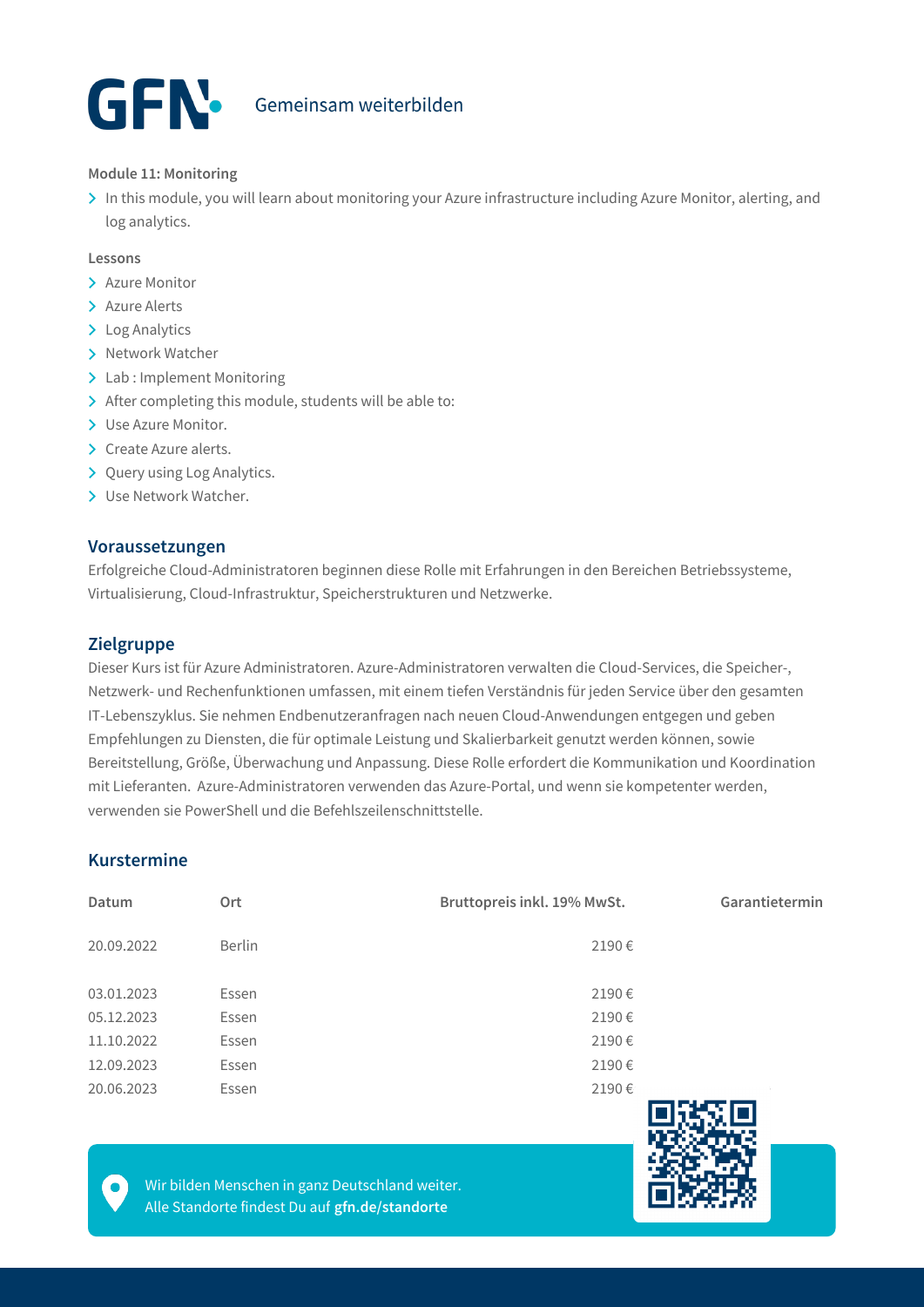

| Datum      | Ort        | Bruttopreis inkl. 19% MwSt. | Garantietermin |
|------------|------------|-----------------------------|----------------|
| 28.03.2023 | Essen      | 2190€                       |                |
| 12.09.2023 | Hamburg    | 2190€                       |                |
| 16.05.2023 | Hamburg    | 2190€                       |                |
| 20.09.2022 | Hamburg    | 2190€                       |                |
| 21.02.2023 | Hamburg    | 2190€                       |                |
| 29.11.2022 | Hamburg    | 2190€                       |                |
| 20.09.2022 | Hannover   | 2190€                       |                |
| 06.12.2022 | Heidelberg | 2190€                       |                |
| 13.09.2022 | Heidelberg | 2190€                       |                |
| 17.10.2023 | Heidelberg | 2190€                       |                |
| 23.05.2023 | Heidelberg | 2190€                       |                |
| 25.07.2023 | Heidelberg | 2190€                       |                |
| 28.02.2023 | Heidelberg | 2190€                       |                |
| 06.12.2022 | Karlsruhe  | 2190€                       |                |
| 13.09.2022 | Karlsruhe  | 2190€                       |                |
| 17.10.2023 | Karlsruhe  | 2190€                       |                |
| 23.05.2023 | Karlsruhe  | 2190€                       |                |
| 25.07.2023 | Karlsruhe  | 2190€                       |                |
| 28.02.2023 | Karlsruhe  | 2190€                       |                |
| 03.01.2023 | Koblenz    | 2190€                       |                |
| 05.12.2023 | Koblenz    | 2190€                       |                |
| 11.10.2022 | Koblenz    | 2190€                       |                |
| 12.09.2023 | Koblenz    | 2190€                       |                |
| 20.06.2023 | Koblenz    | 2190€                       |                |
| 28.03.2023 | Koblenz    | 2190€                       |                |
| 03.01.2023 | Köln       | 2190€                       |                |
| 05.12.2023 | Köln       | 2190€                       |                |
| 11.10.2022 | Köln       | 2190€                       |                |
| 12.09.2023 | Köln       | 2190€                       |                |
| 20.06.2023 | Köln       | 2190€                       |                |
| 28.03.2023 | Köln       |                             |                |



 $\bullet$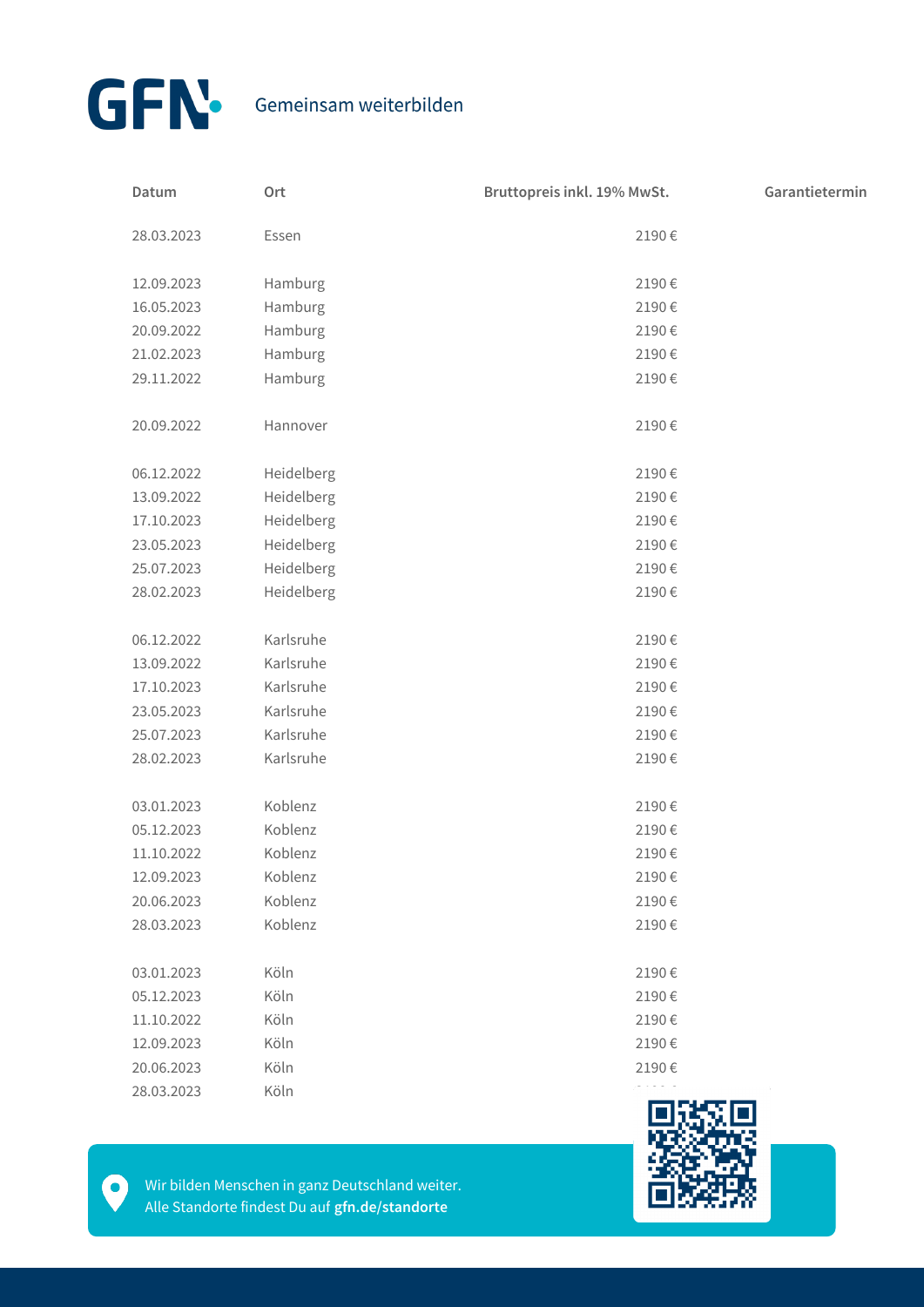

| Datum      | Ort               | Bruttopreis inkl. 19% MwSt. | Garantietermin |
|------------|-------------------|-----------------------------|----------------|
|            |                   |                             |                |
| 03.01.2023 | Ludwigshafen      | 2190€                       |                |
| 05.12.2023 | Ludwigshafen      | 2190€                       |                |
| 11.10.2022 | Ludwigshafen      | 2190€                       |                |
| 20.06.2023 | Ludwigshafen      | 2190€                       |                |
| 28.03.2023 | Ludwigshafen      | 2190€                       |                |
| 06.12.2022 | Mannheim          | 2190€                       |                |
| 13.09.2022 | Mannheim          | 2190€                       |                |
| 17.10.2023 | Mannheim          | 2190€                       |                |
| 23.05.2023 | Mannheim          | 2190€                       |                |
| 25.07.2023 | Mannheim          | 2190€                       |                |
| 28.02.2023 | Mannheim          | 2190€                       |                |
| 05.12.2023 | München           | 2190€                       |                |
| 12.09.2023 | München           | 2190€                       |                |
| 13.12.2022 | München           | 2190€                       |                |
| 14.03.2023 | München           | 2190€                       |                |
| 20.09.2022 | München           | 2190€                       |                |
| 27.02.2024 | München           | 2190€                       |                |
| 30.05.2023 | München           | 2190€                       |                |
| 06.12.2022 | Stuttgart         | 2190€                       |                |
| 13.09.2022 | Stuttgart         | 2190€                       |                |
| 17.10.2023 | Stuttgart         | 2190€                       |                |
| 23.05.2023 | Stuttgart         | 2190€                       |                |
| 25.07.2023 | Stuttgart         | 2190€                       |                |
| 28.02.2023 | Stuttgart         | 2190€                       |                |
| 03.01.2023 | Virtual Classroom | 2190€                       |                |
| 05.12.2023 | Virtual Classroom | 2190€                       |                |
| 06.12.2022 | Virtual Classroom | 2190€                       |                |
| 11.10.2022 | Virtual Classroom | 2190€                       |                |
| 12.09.2023 | Virtual Classroom | 2190€                       |                |
| 13.09.2022 | Virtual Classroom | 2190€                       |                |
| 13.12.2022 | Virtual Classroom | 2190€                       |                |
| 14.03.2023 | Virtual Classroom |                             |                |
|            |                   |                             |                |



Wir bilden Menschen in ganz Deutschland weiter. Alle Standorte findest Du auf **gfn.de/standorte**

 $\bullet$